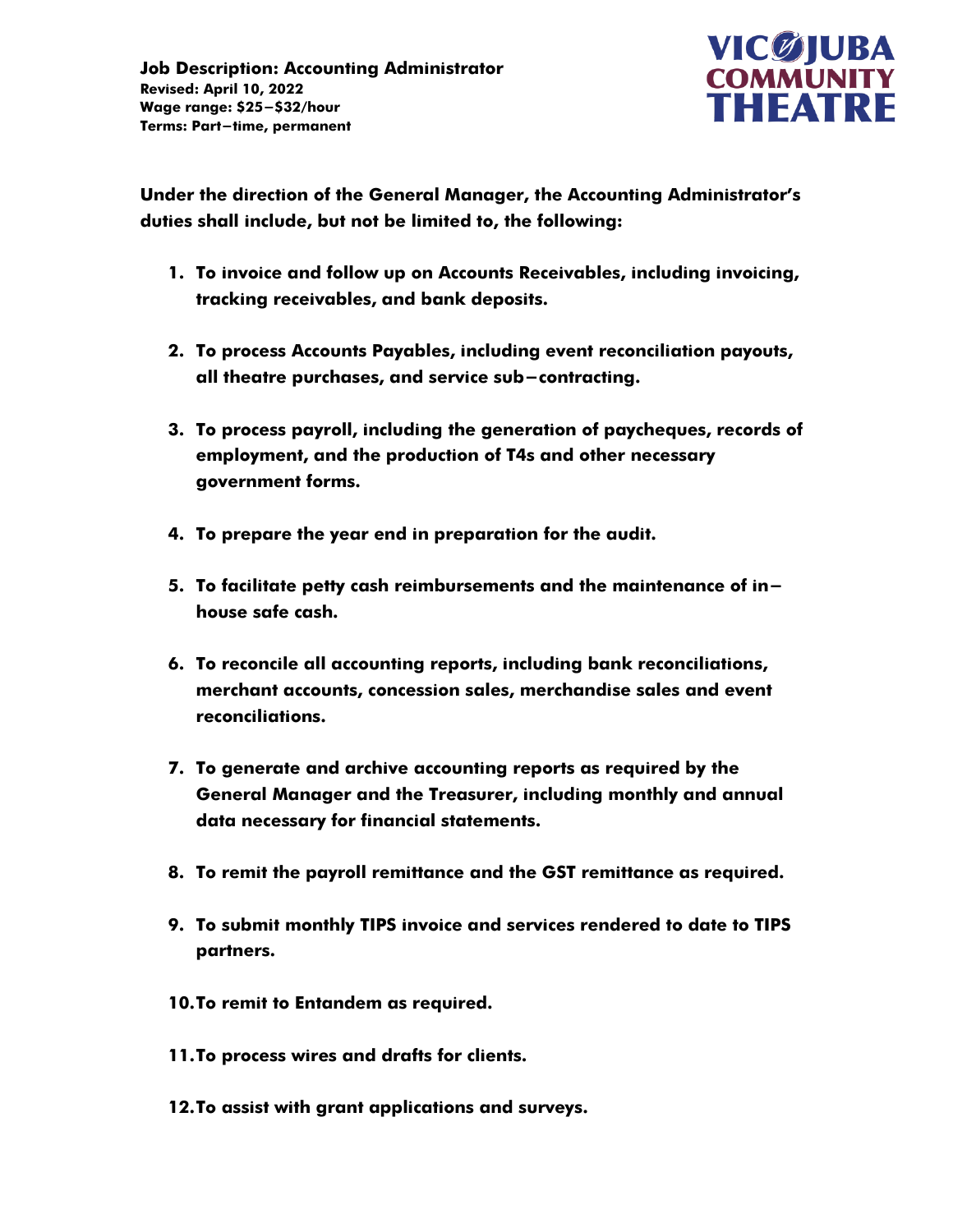

- **13.To maintain a file of employee passwords.**
- **14.To maintain and update the Orientation Manual.**
- **15.To ensure internal cash control principles are followed.**
- **16.To maintain an archive file of employees.**
- **17.To process incoming mail.**
- **18.To assist with the annual budget.**
- **19.To update the Event Summary and the McDonald Season worksheet on a weekly basis.**
- **20.To prepare and update revenues and expenses for McDonald Season.**
- **21.To prepare new employee offer packages and to facilitate new employee orientation sessions.**
- **22.To schedule employees as necessary for First Aid, Criminal Record Search, ProServe, and WHMIS.**
- **23.To process donations and charitable receipts for the Friends of the Theatre.**
- **24.To serve as a resource member when requested on Board-appointed committees.**
- **25.To perform box office ticket sales, general customer service, and to answer phones as required.**
- **26. To ensure that theatre safety procedures are properly executed.**
- **27. To report all accidents, injuries, and safety concerns immediately to the General Manager, who in turn will report to the Board of Directors.**